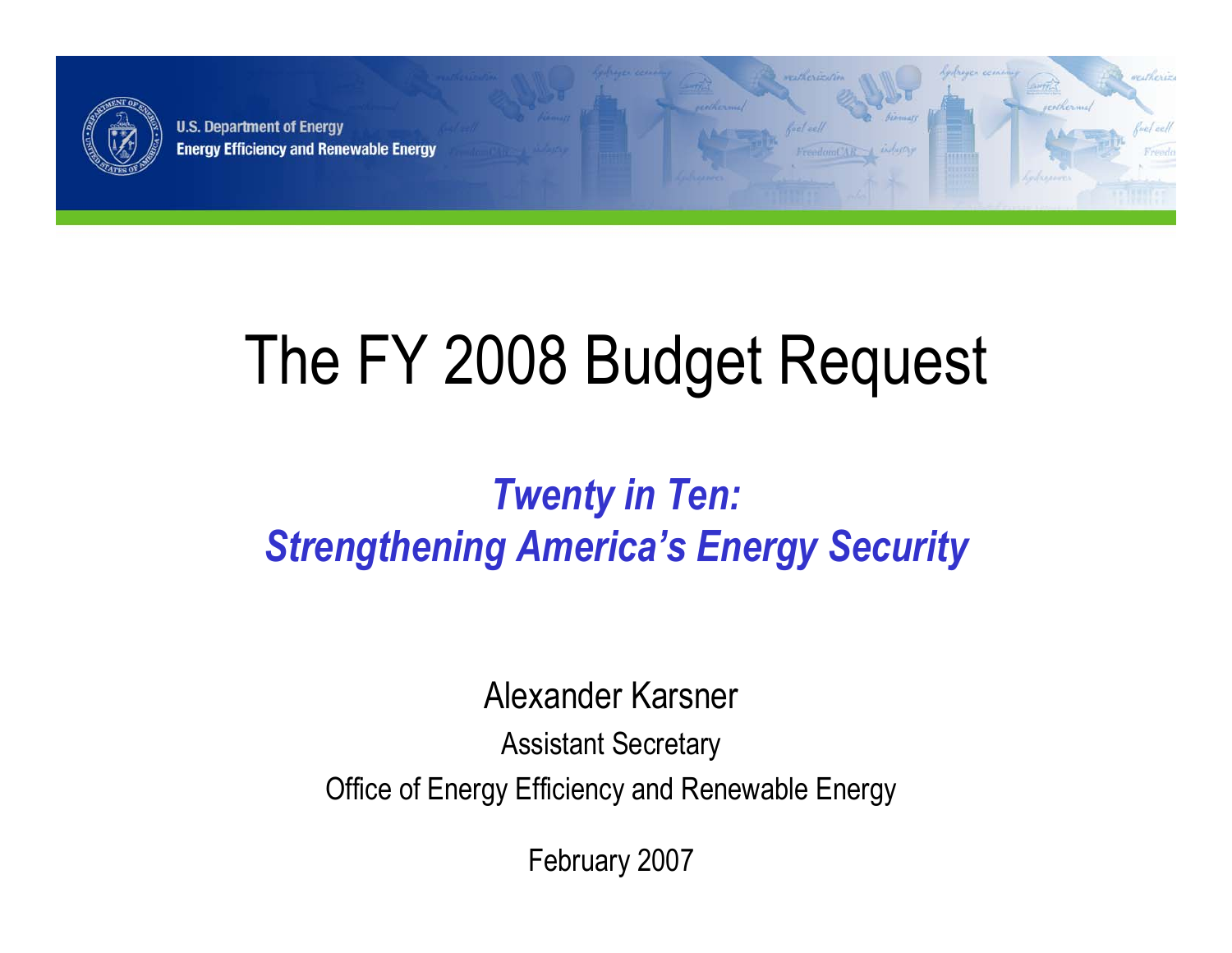

# President's State of the Union Address

*"Tonight, I ask Congress to join me in pursuing a great goal. Let us build on the work we've done and reduce gasoline usage in the United States by 20 percent in the next 10 years."*

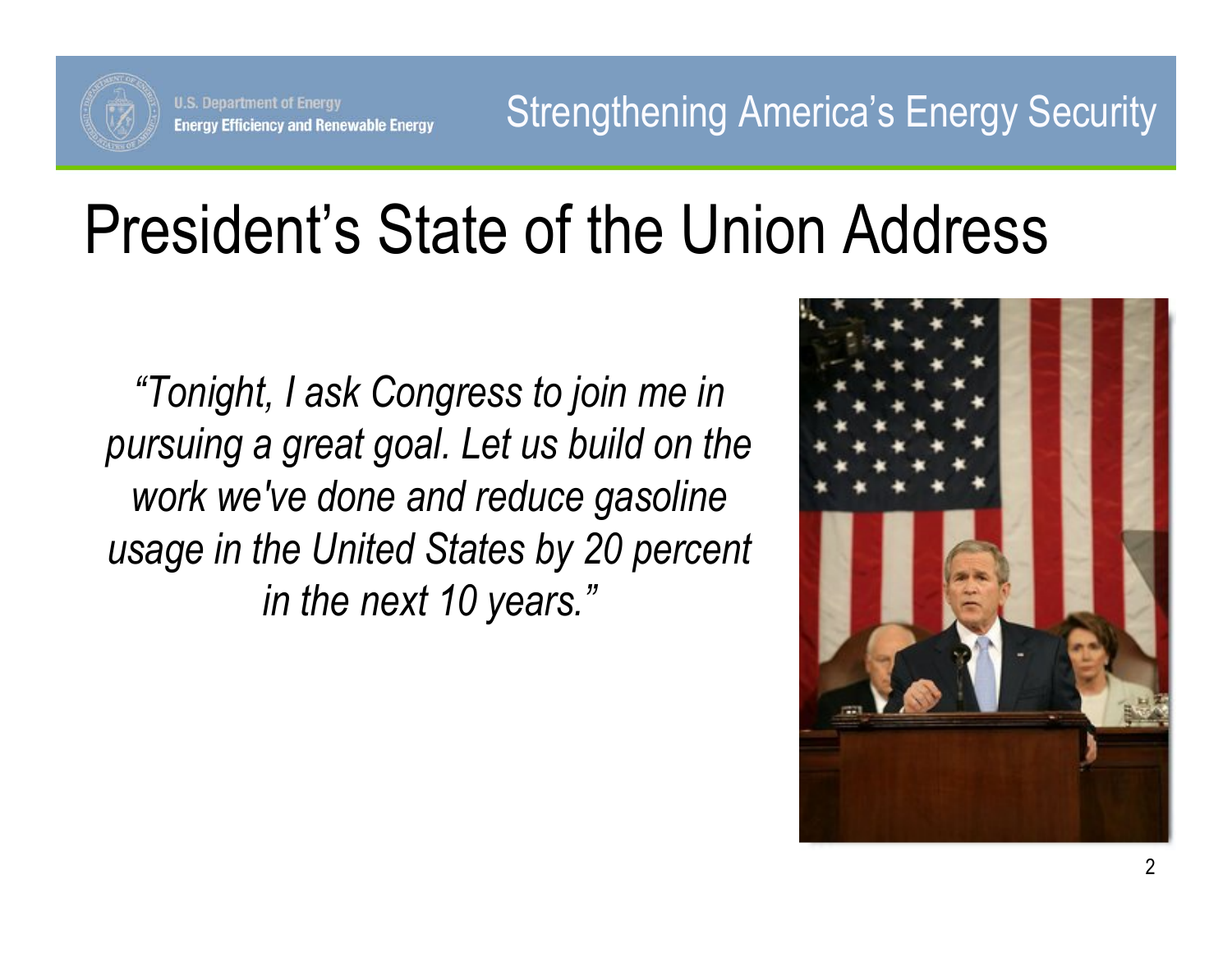

Strengthening America's Energy Security

# The President's "20 in 10" Goal

Enables Us to Further Enhance Our Energy Security By:

- • Increasing the transportation sector's energy diversity.
- Increasing the supply of oil alternatives and reducing oil demand.





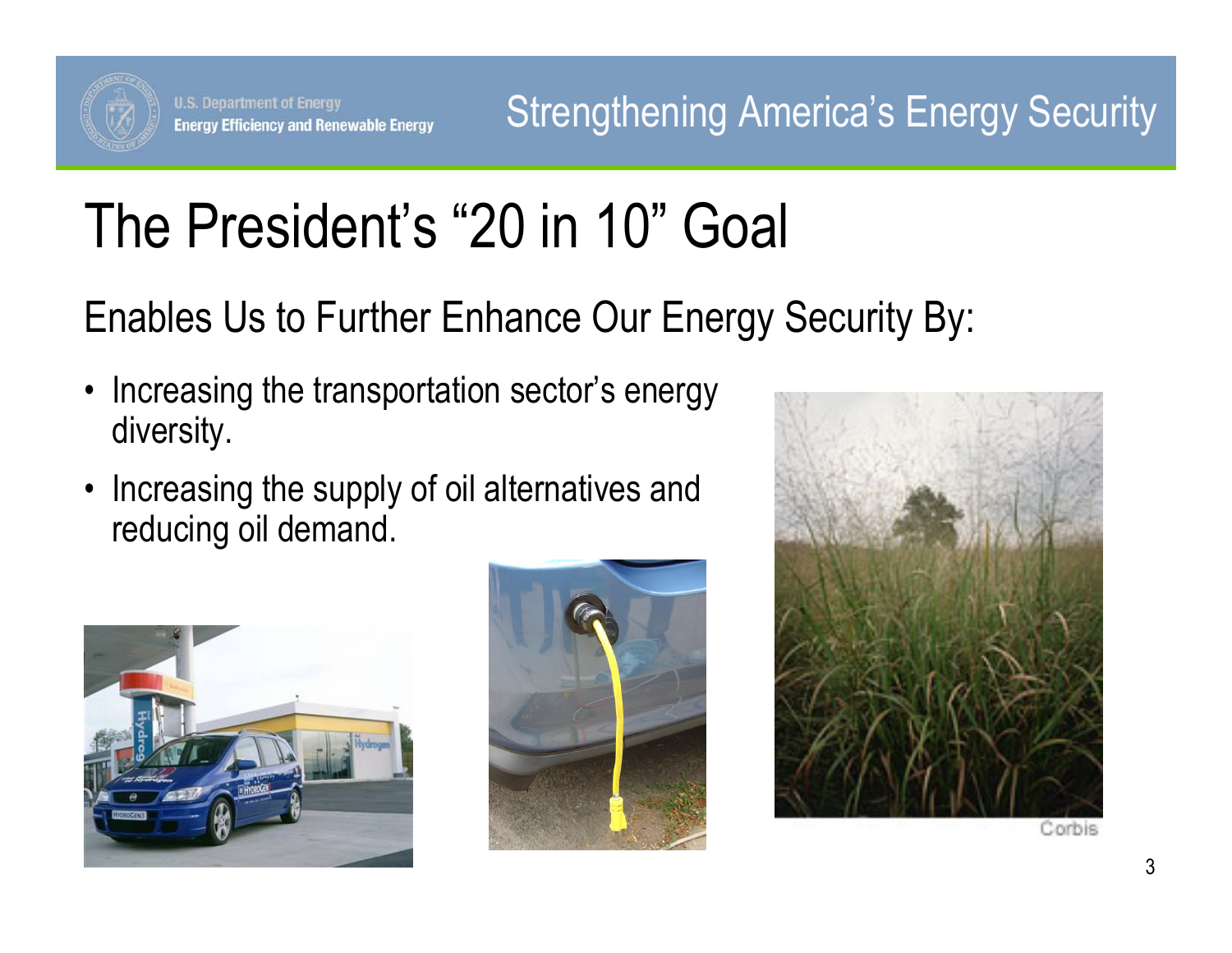

# Building on the Advanced Energy Initiative

- We need to continue with important research into plug-in and advanced hybrid vehicles, and expand the use of high efficiency clean diesel vehicles and biodiesel fuel.
- We must continue investing in new methods of producing ethanol and other biofuels.
- We must further expand the use of solar and wind energy.

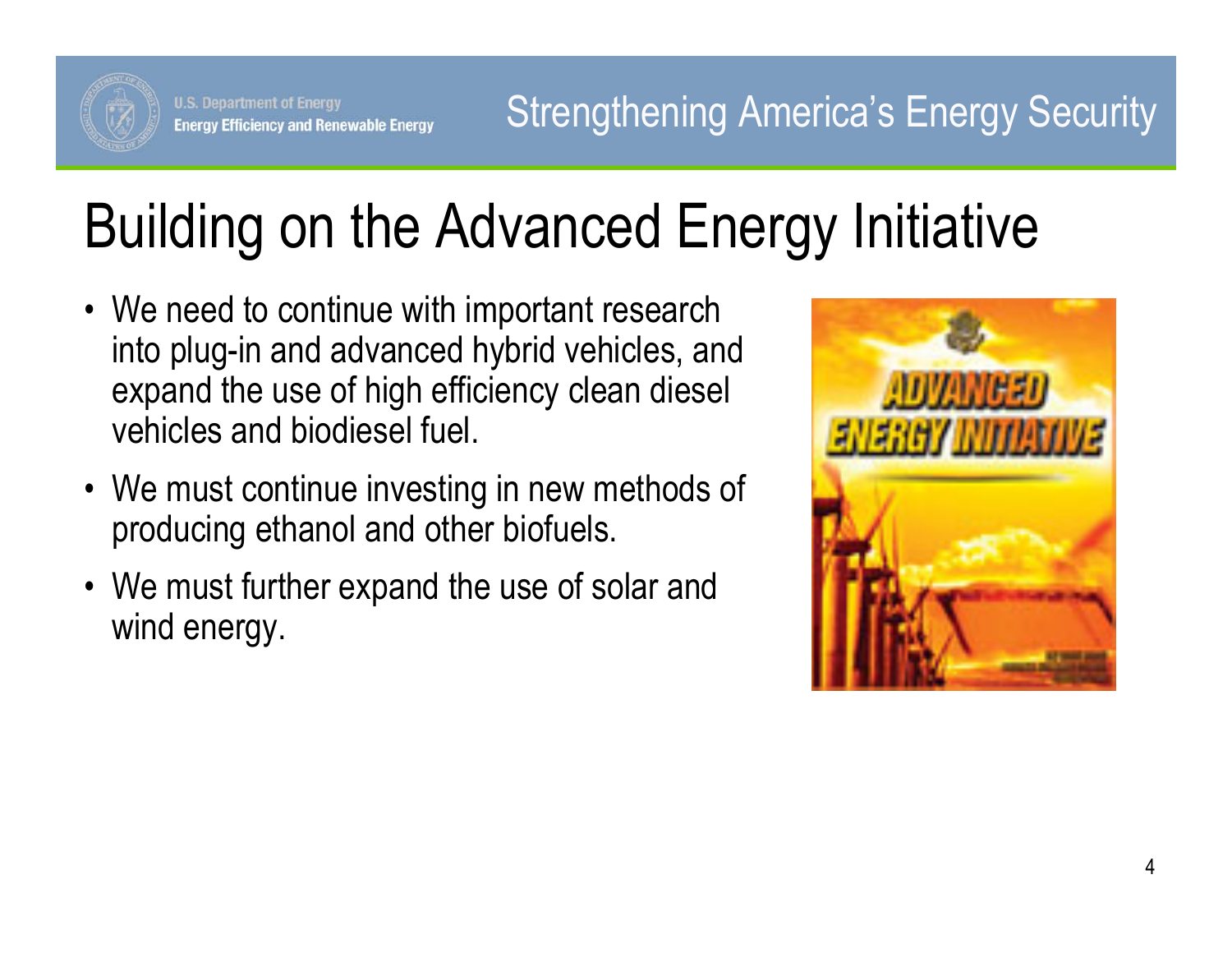

### Strengthening America's Energy Security

# EERE Portfolio

- Fuels & Vehicles
	- ―Vehicle Technologies
	- ― Biomass/Biofuels
	- **Note that the common** Hydrogen
- Power Generation
	- ― Wind
	- ― Solar
- Energy Efficiency
	- ―Building Technologies
	- **Note that the common** - Industrial Technologies
	- ― Weatherization
	- ―Federal Energy Management

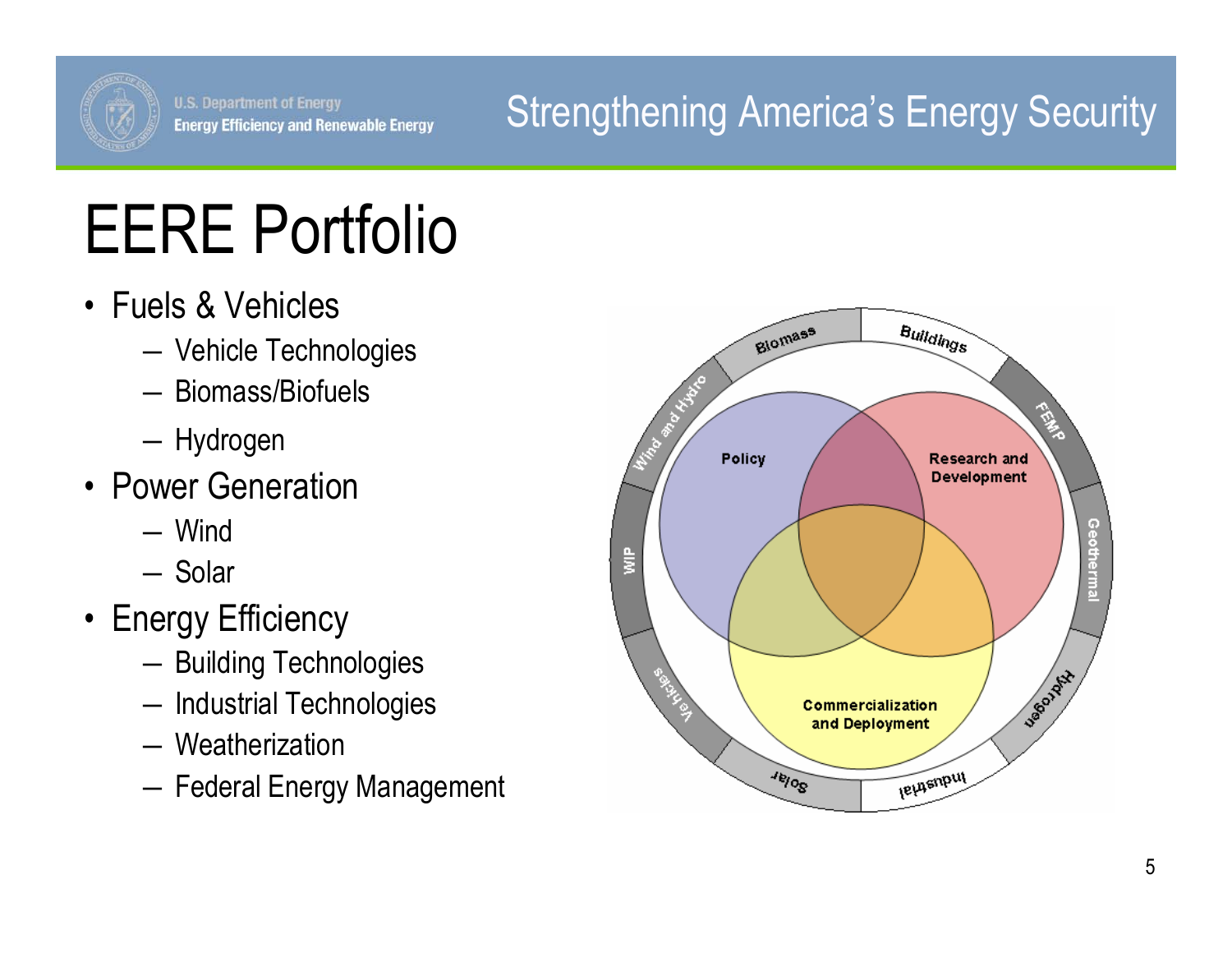

# Increased Emphasis on Market Transformation

- •Energy industry is entering an era of major change.
- By questioning conventional wisdom and embracing ambitious timetables, EERE can help bring about positive commercialization opportunities for new energy technologies.
- EERE believes that success will be defined by enabling commercial frameworks and free enterprise to accelerate the development and deployment of new energy technologies to address the Nation's energy challenges head on.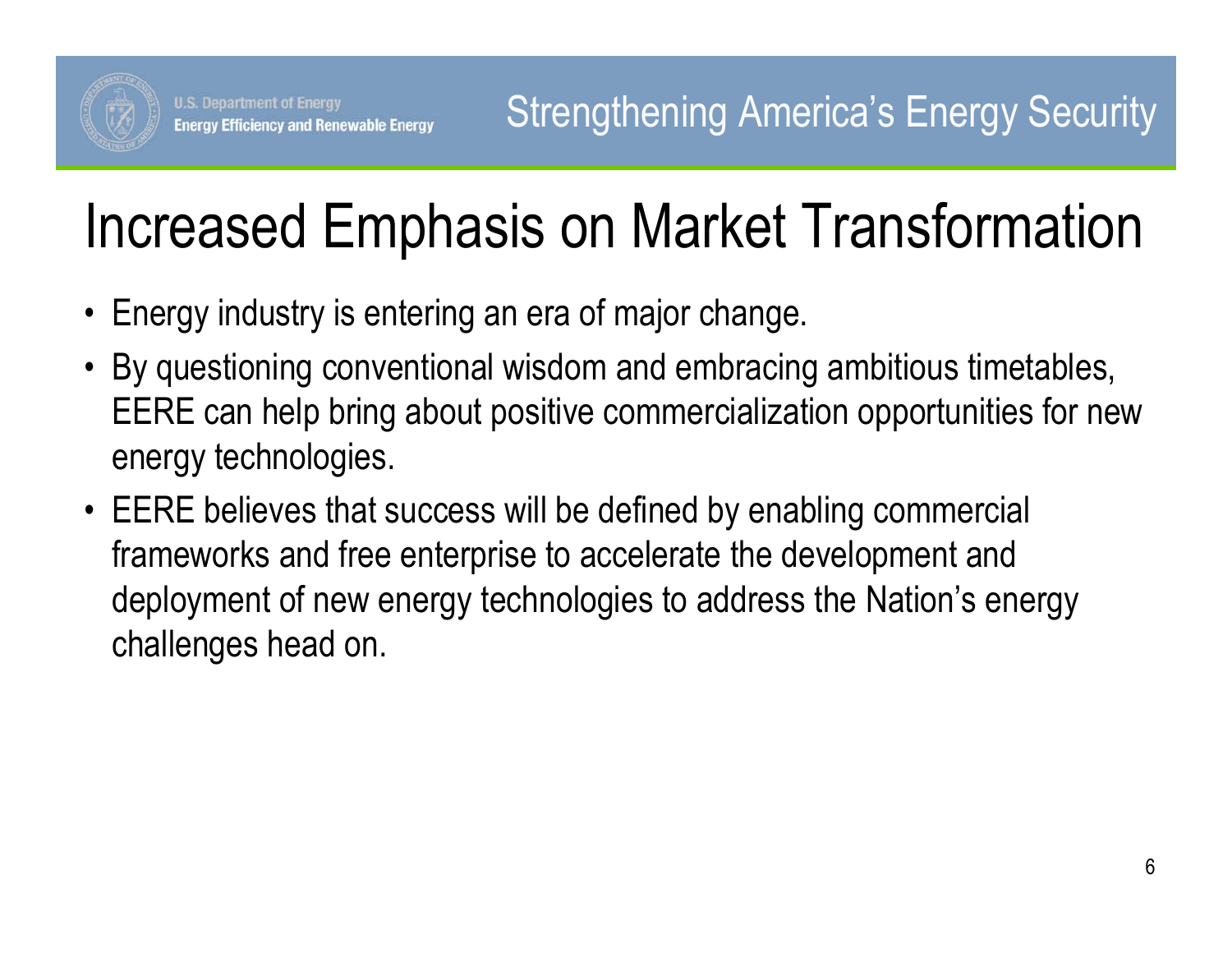

Strengthening America's Energy Security

# President's FY08 Budget Continues Robust Funding for EERE

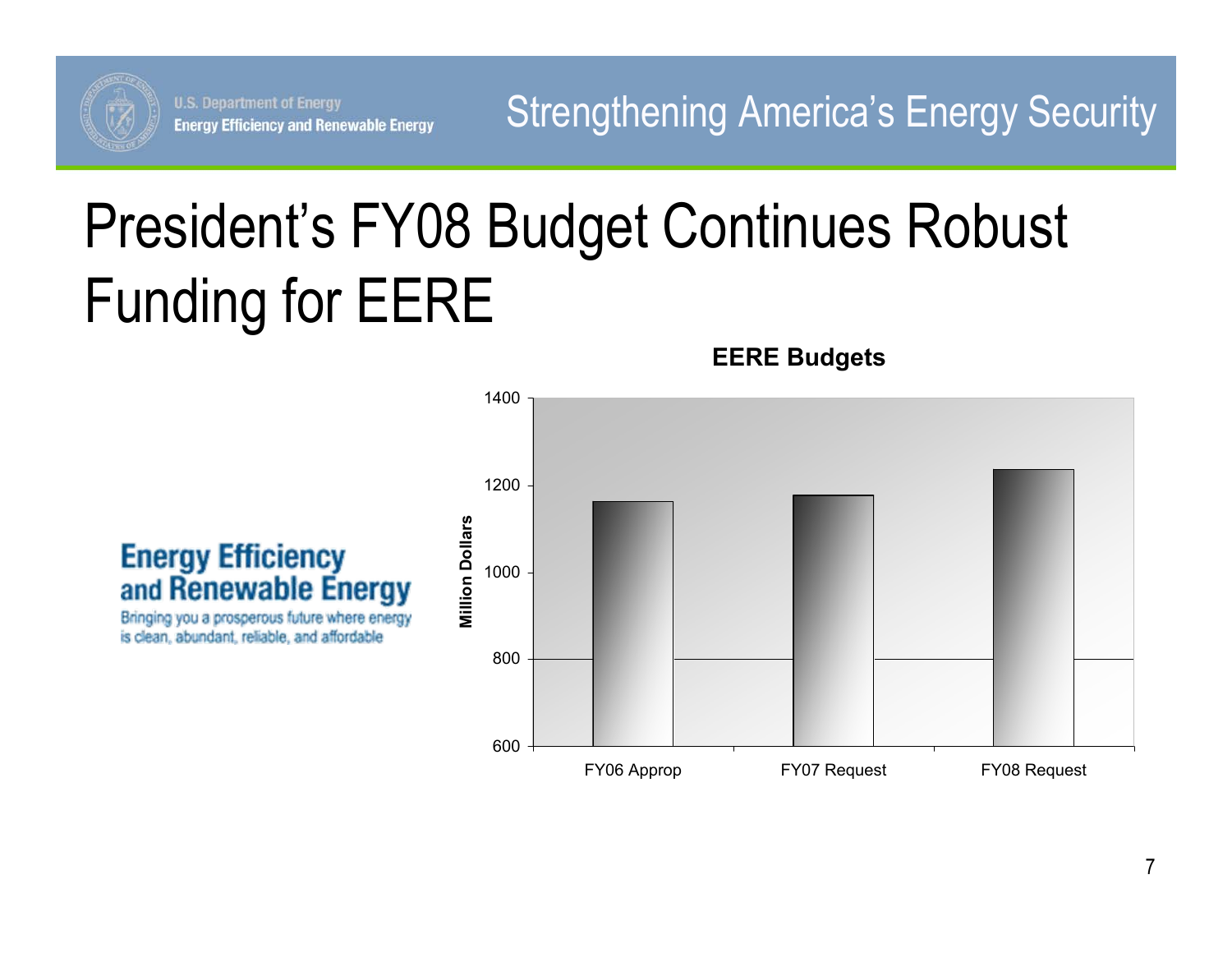

# Summary of FY08 Request

- • The budget request increases funding for essential growth in programs key to reducing our dependence on foreign oil and changing the way we power our homes and businesses.
	- Biomass and Biorefinery Systems R&D (+\$29.576M)
	- Vehicle Technologies R&D (+\$10.114M)
	- Hydrogen Technologies R&D (+\$17.199M)
- •It also increases funding for Building Technologies, while maintaining critical funding levels for Solar, Wind, Industrial Technologies, and the Federal Energy Management Program.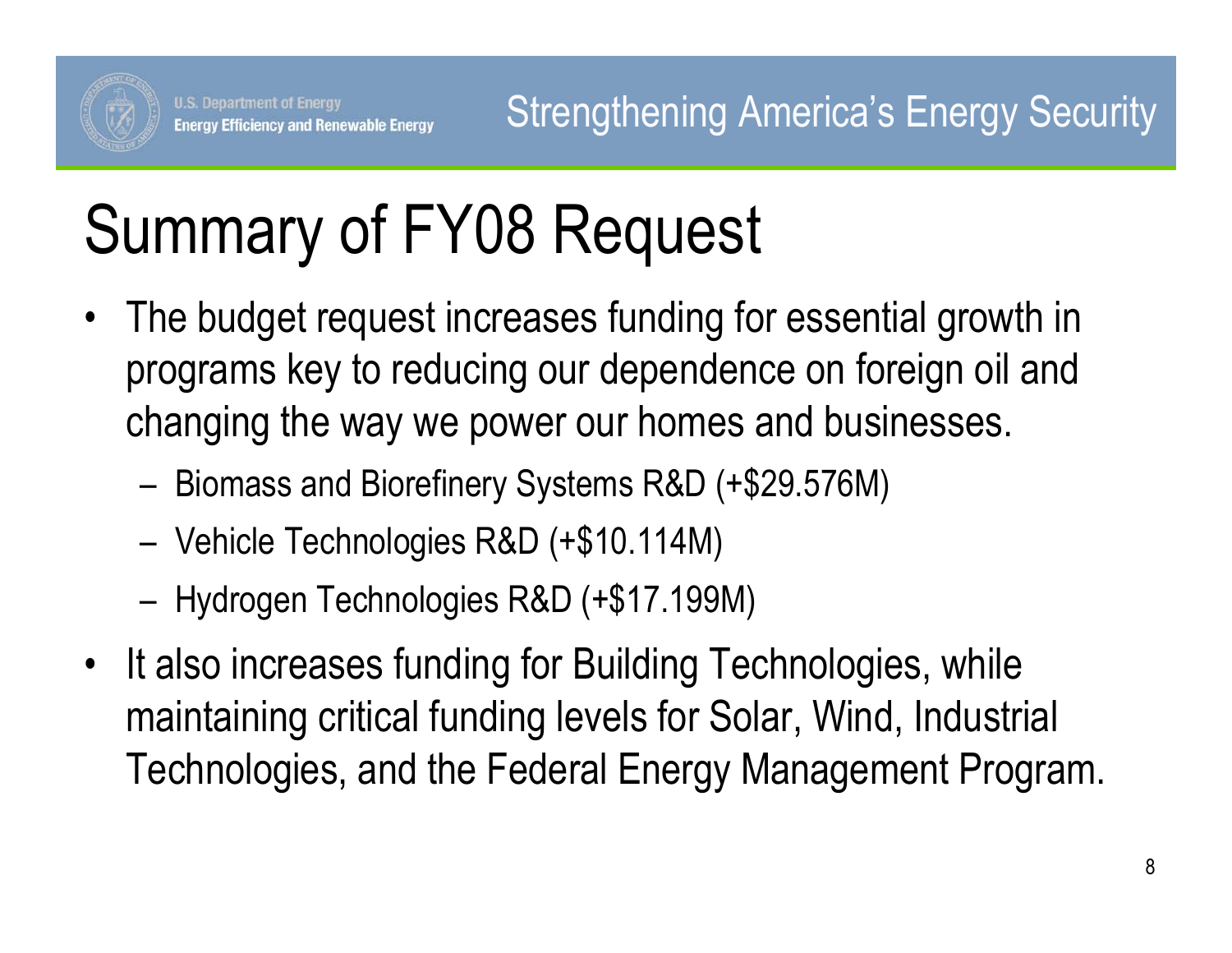

**U.S. Department of Energy Energy Efficiency and Renewable Energy** 

# EERE Program Details

market

act cel

restheric

FY 2008 Budget Request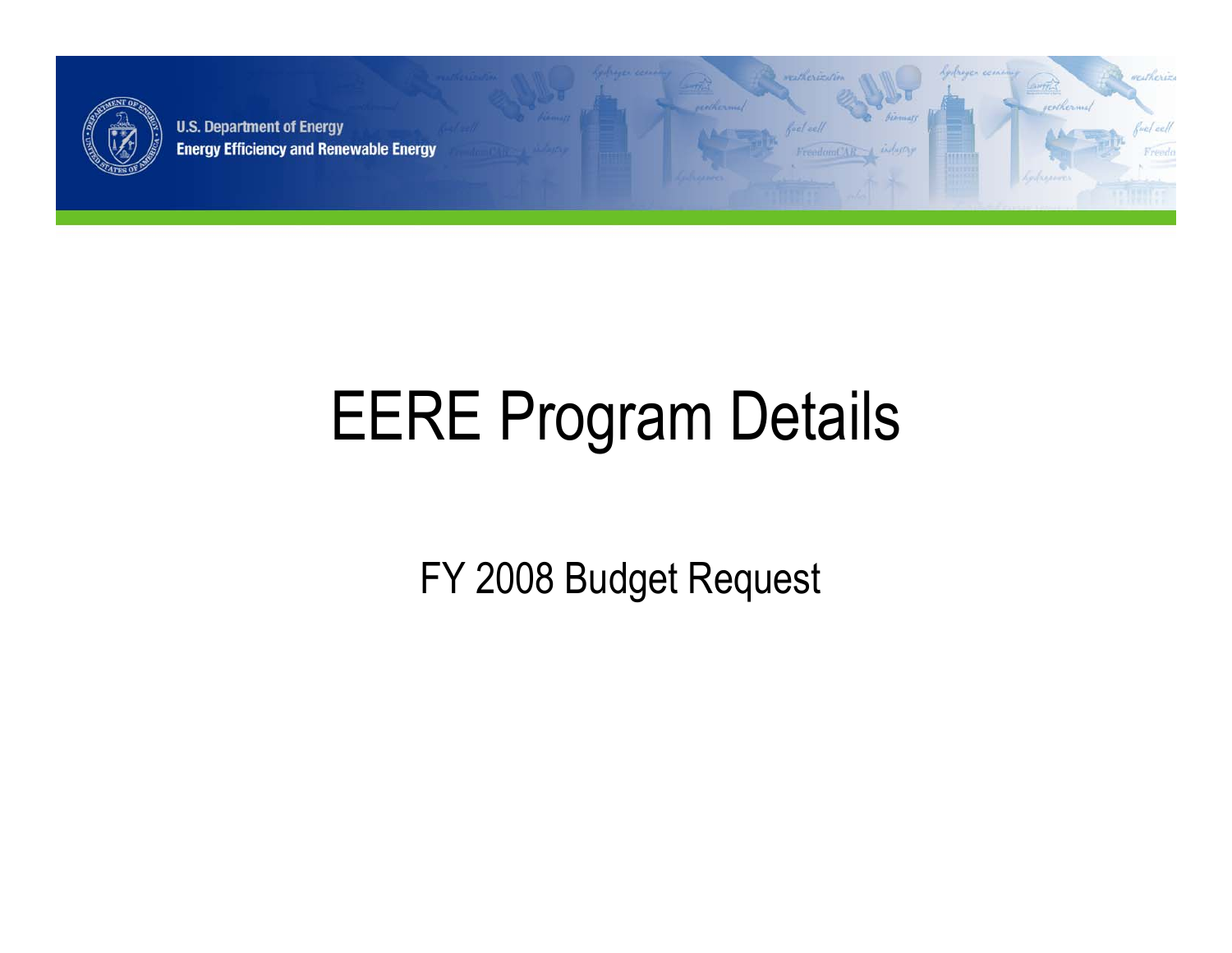

# EERE FY08 Budget Request

Funding (\$ in thousands)

|                                                 | FY 2006<br>Appropriation. | FY 2007<br>Request | FY 2008<br>Request | Change<br>FY07 to FY08 |
|-------------------------------------------------|---------------------------|--------------------|--------------------|------------------------|
| <b>Energy Supply and Conservation</b>           |                           |                    |                    |                        |
| Biomass and Biorefinery Systems R&D             | 89,776                    | 149,687            | 179,263            | $+29,576$              |
| <b>Building Technologies</b>                    | 68,190                    | 77,329             | 86,456             | $+9,127$               |
| <b>Federal Energy Management Program</b>        | 18,974                    | 16,906             | 16,791             | $-115$                 |
| <b>Geothermal Technology</b>                    | 22,762                    | 0                  | 0                  | 0                      |
| Hydrogen Technology                             | 153,451                   | 195,801            | 213,000            | $+17,199$              |
| Hydropower                                      | 495                       | 0                  | 0                  | 0                      |
| <b>Industrial Technologies</b>                  | 55,856                    | 45,563             | 45,998             | $+435$                 |
| <b>Solar Energy</b>                             | 81,791                    | 148,372            | 148,304            | $-68$                  |
| Vehicle Technologies                            | 178,351                   | 166,024            | 176,138            | $+10,114$              |
| Weatherization and Intergovernmental Activities | 316,866                   | 225,031            | 204,904            | $-20,127$              |
| <b>Wind Energy</b>                              | 38,333                    | 43,819             | 40,069             | $-3,750$               |
| <b>Facilities and Infrastructure</b>            | 26,052                    | 5,935              | 6,982              | $+1,047$               |
| <b>Program Direction</b>                        | 101,868                   | 91,024             | 105,013            | +13,989                |
| Program Support                                 | 13,321                    | 10,930             | 13,281             | $+2,351$               |
| Adjustments                                     | $-3,339$                  |                    |                    |                        |
| <b>Total, Energy Supply and Conservation</b>    | 1,162,747                 | 1,176,421          | 1,236,199          | +59,778                |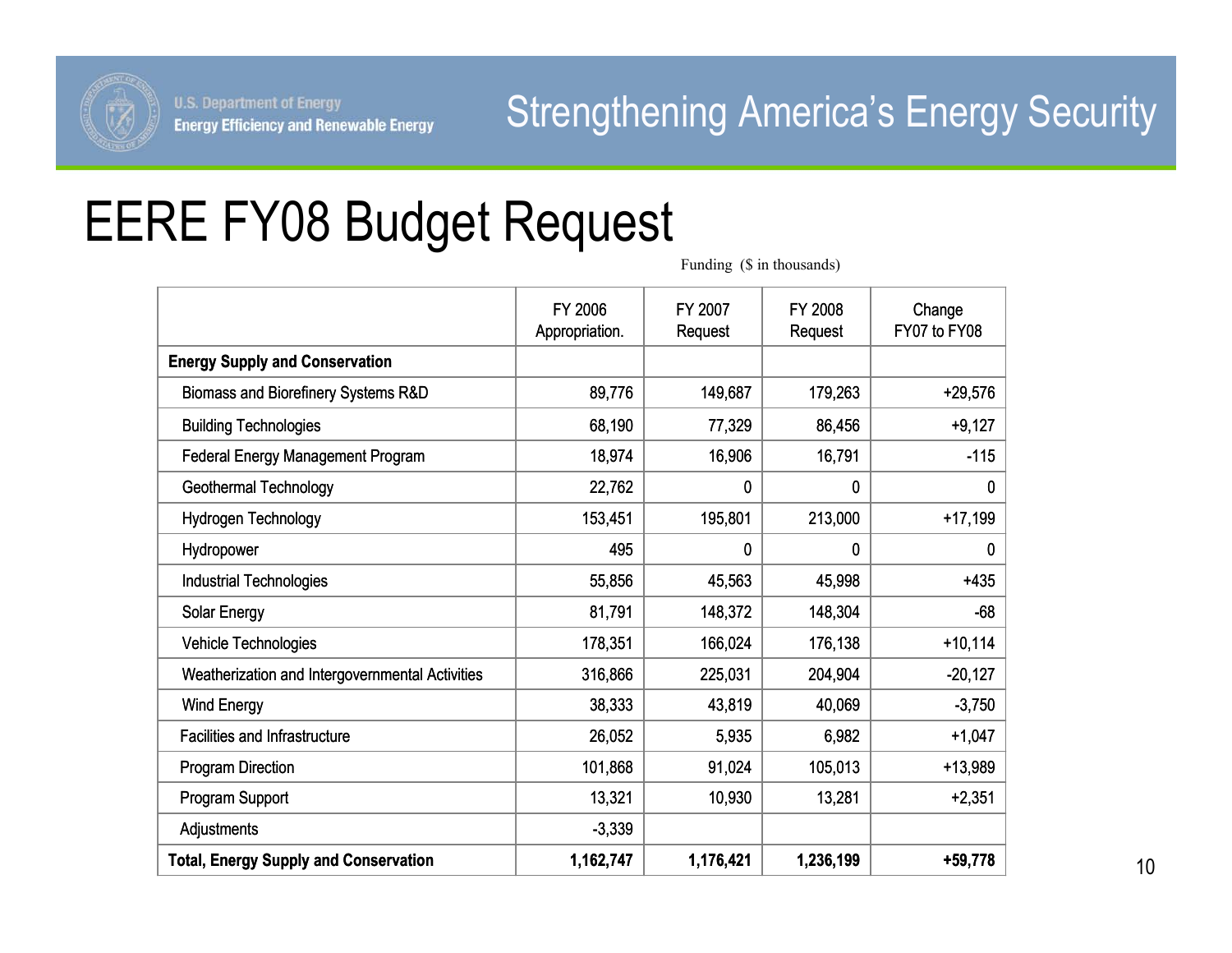

### Biomass & Biorefinery Systems R&D

Program Focus: Reduce oil imports through the development and validation of advanced conversion technologies that produce transportation fuels, chemicals, heat and power in integrated biorefineries.

### Budget Request

|                                            | Funding (\$ in thousands) |         |         |
|--------------------------------------------|---------------------------|---------|---------|
| Activity                                   | FY 2006                   | FY 2007 | FY 2008 |
|                                            | Approp.                   | Request | Request |
| Feedstock Infrastructure                   | 492                       | 9,967   | 10,000  |
| Platforms R&D                              | 19,542                    | 50,530  | 59,400  |
| Utilization of Platform Outputs R&D        | 22,915                    | 89,190  | 104,863 |
| <b>Cellulosic Ethanol Reverse Auction</b>  |                           |         | 5,000   |
| <b>Congressionally Directed Activities</b> | 46,827                    |         |         |
| <b>TOTAL</b>                               | 89,776                    | 149,687 | 179,263 |

- • Support selected industry cost-share projects from EPACT 2005 Section 932 Solicitation initiated in FY07.
- • Support industry cost-share projects selected from the FY07 Solicitation to develop improved organisms to reduce the cost of fermenting sugars to produce cellulosic ethanol.
- • Further lower the cost of sugars and ethanol through integration of advanced enzymes with optimized pretreatment processes.
- • Initiate a solicitation to validate conversion technologies performance and their economics at 10% commercial scale by 2010.
- • Continue to establish regional feedstock development partnerships to ensure an affordable and sustainable biomass supply across the United States.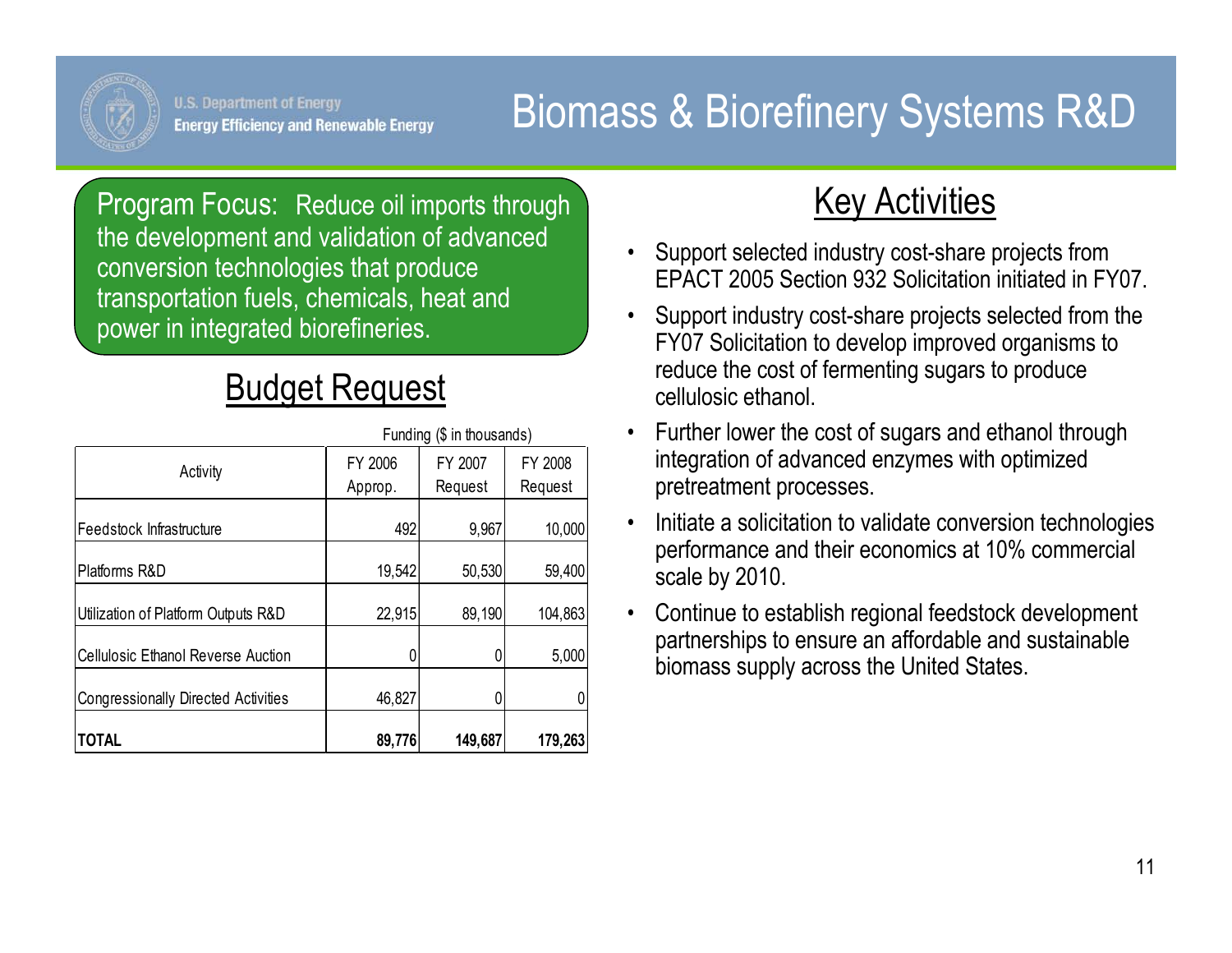

### Vehicle Technologies

Program Focus: Enable America to use less petroleum through research and development of technologies to improve the energy efficiency of cars and trucks.

#### Budget Request

| Funding (\$ in thousands)                  |         |         |         |
|--------------------------------------------|---------|---------|---------|
| Activity                                   | FY 2006 | FY 2007 | FY 2008 |
|                                            | Approp. | Request | Request |
| <b>Hybrid Electric Systems</b>             |         | 0       | 80,664  |
| Vehicle Systems (X)                        | 12,720  | 13,315  | 0       |
| Hybrid and Electric Propulsion (X)         | 42,843  | 50,841  | 0       |
| <b>Advanced Combustion Engine R&amp;D</b>  | 40,594  | 46,706  | 34,550  |
| Materials Technology                       | 34,373  | 29,786  | 33,382  |
| Fuels Technology                           | 13,356  | 13,845  | 13,845  |
| Technology Integration                     |         | 0       | 13,697  |
| Innovative Concepts (X)                    | 495     | 500     | 0       |
| Technology Introduction (X)                | 6,250   | 11,031  | 0       |
| Biennial Peer Reviews (X)                  | 990     | 0       | 0       |
| Technical/Program Mgt. Support             | 2,475   | 0       | 0       |
| <b>Congressionally Directed Activities</b> | 24,255  | 0       | 0       |
| <b>TOTAL</b>                               | 178,351 | 166,024 | 176,138 |

Note: Program has been restructured in FY 2008. Actiivities indicated by "X" have been incorporated within other activity lines.

- • Increase emphasis on R&D for high energy storage batteries, power electronics/motors, and systems analysis/testing needed for plug-in hybrid electric vehicles.
- • Consolidate engine research cooperative agreements for commercial vehicles and continue exploring advanced combustion regimes that have the potential for high efficiency and near-zero emissions.
- $\bullet$  Expand activities to increase the deployment of nonpetroleum based fuels.
- Focus waste heat energy recovery research on solid state thermoelectric devices.
- • Focus materials research on advanced processing of lightweight structural materials and on using advanced tools for modeling of propulsion materials to develop cost-effective energy conversion/storage devices.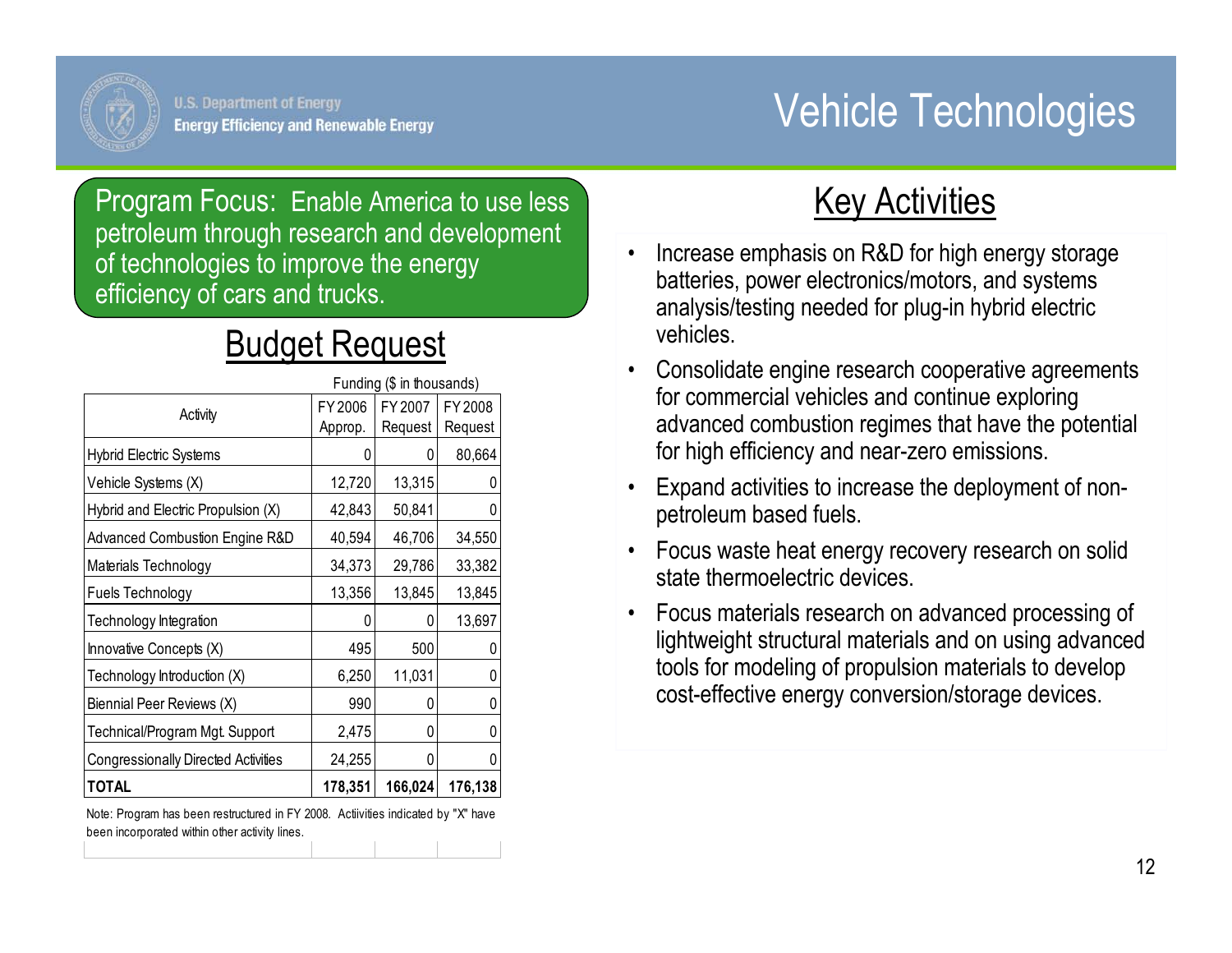

# Hydrogen Technologies

Program Focus: Research, develop, and validate fuel cell and hydrogen production, delivery, and storage technologies for transportation and stationary applications.

#### Budget Request

| <b>TOTAL</b>                                               | 153,451 | 195,801 | 213,000 |  |
|------------------------------------------------------------|---------|---------|---------|--|
| <b>Congressionally Directed Activities</b>                 | 42,520  | 0       | 0       |  |
| Manufacturing R&D                                          | 0       | 1,978   | 5,000   |  |
| <b>Systems Analysis</b>                                    | 4,787   | 9,892   | 11,500  |  |
| Education                                                  | 481     | 1,978   | 3,900   |  |
| Safety and Codes and Standards                             | 4,595   | 13,848  | 16,000  |  |
| Fuel Processor R&D                                         | 637     | 4,056   | 3,000   |  |
| Distributed Energy Fuel Cell Systems                       | 939     | 7,419   | 7,700   |  |
| <b>Transportation Fuel Cell Systems</b>                    | 1,050   | 7,518   | 8,000   |  |
| Technology Validation                                      | 33,301  | 39,566  | 30,000  |  |
| Fuel Cell Stack Component R&D                              | 30,710  | 38,082  | 44,000  |  |
| Hydrogen Storage R&D                                       | 26,040  | 34,620  | 43,900  |  |
| Hydrogen Production & Delivery                             | 8,391   | 36,844  | 40,000  |  |
| Activity                                                   | Approp  | Request | Request |  |
| Funding (\$ in thousands)<br>FY 2006<br>FY 2008<br>FY 2007 |         |         |         |  |

- Increase emphasis of hydrogen production R&D in renewable technologies including bio-liquid reforming, biomass gasification, photoelectrochemical, high temperature thermochemical, and electrolysis technologies.
- Develop macro-system model of hydrogen fuel infrastructure to meet transportation needs.
- Develop high efficiency compressor and liquefaction technology for cost-effective hydrogen delivery.
- Ramp up hydrogen storage materials research and engineering science; demonstrate lab-scale regeneration of 40% energy efficiency for chemical hydrogen storage.
- Reduce 80kW vehicle fuel cell system cost to \$70/kW (high volume production) toward achieving 2010 goal of \$45/kW.
- Continue "learning demonstration" with auto & energy industry and validate 250-mile driving range.
- Improve electrical efficiency for natural gas/propane-fueled 5-250 kW stationary fuel cell system to 35% at full power.
- Publish a Best Practices Manual for hydrogen safety, an on-line resource detailing practices and lessons learned for the safe use of hydrogen.
- Initiate new end-user activities to support market transformation efforts. Expand training opportunities for emergency responders, code officials, and state and local government representatives.
- Initiate new manufacturing research to lower manufacturing costs of fuel cell and hydrogen technologies and create a competitive domestic supplier base.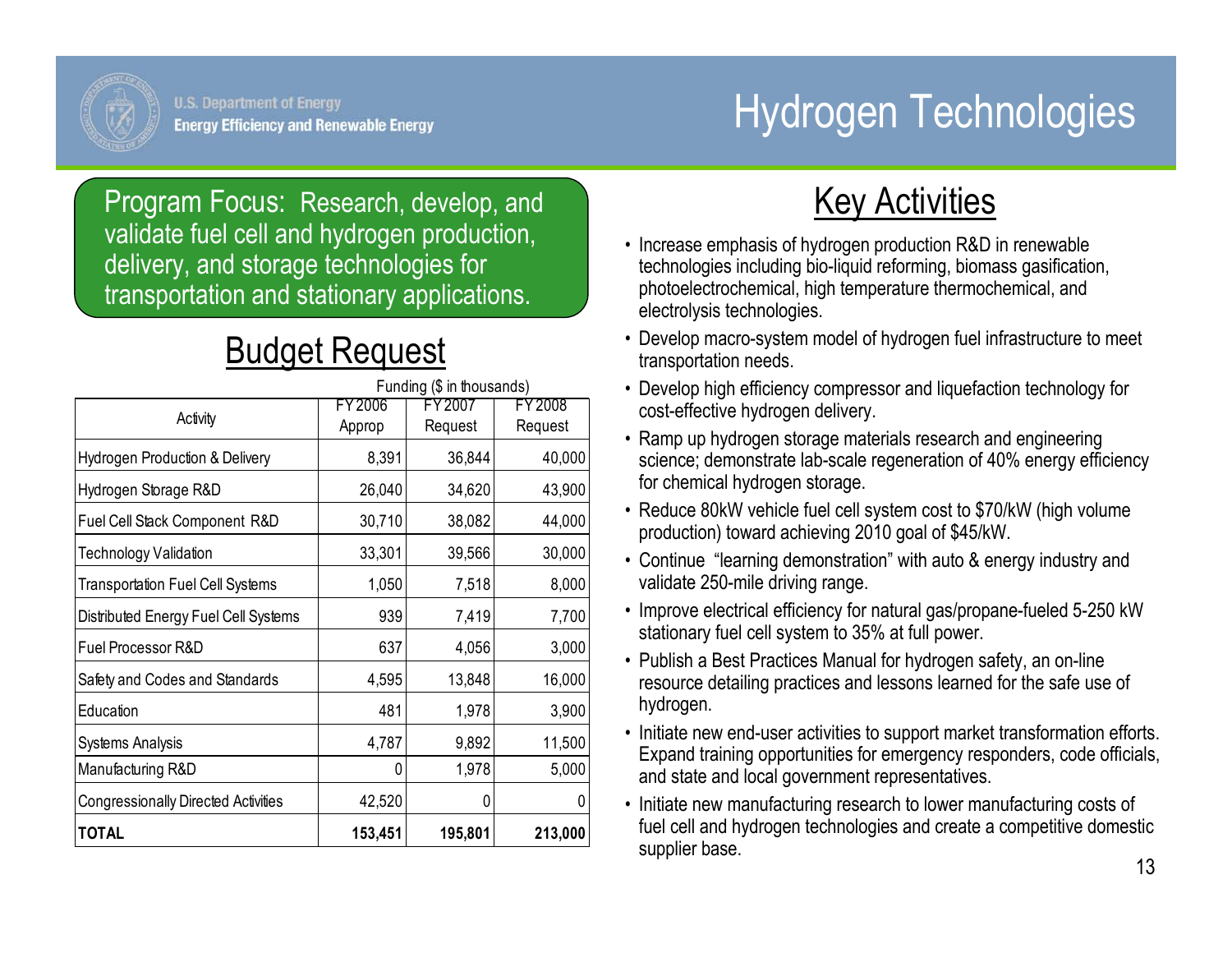

### President's Hydrogen Fuel Initiative FreedomCAR Program

#### **Budget Request Contract Contract Request Activities**

|                          | Funding (\$ in thousands)  |         |         |  |
|--------------------------|----------------------------|---------|---------|--|
|                          | FY 2006                    | FY 2007 | FY 2008 |  |
| Activity                 | Approp                     | Request | Request |  |
| Hydrogen Fuel Initiative |                            |         |         |  |
| <b>EERE Hydrogen</b>     | 153,451                    | 195,801 | 213,000 |  |
| <b>FE</b>                | 21,036                     | 23,611  | 12,450  |  |
| <b>NE</b>                | 24,057                     | 18,665  | 22,600  |  |
| <b>SC</b>                | 32,500                     | 50,000  | 59,500  |  |
| DOE TOTAL                | 231,044                    | 288,077 | 307,550 |  |
| <b>DOT</b>               | 1,411                      | 1,420   | 1,425   |  |
| <b>HFITOTAL</b>          | 232,455                    | 289,497 | 308,975 |  |
| FreedomCAR               |                            |         |         |  |
| <b>EERE Fuel Cells</b>   | Included in Hydrogen above |         |         |  |
| <b>EERE Vehicles</b>     | 96,549                     | 109,774 | 126,619 |  |
| <b>FC-HFITOTAL</b>       | 329,004                    | 399,271 | 435,594 |  |

- Ramp up R&D for breakthrough hydrogen storage materials and increase emphasis on engineering science on track towards meeting 2010 system targets (EERE).
- Increase hydrogen production R&D in renewable technologies including bio-liquid reforming, biomass gasification, photoelectrochemical, high temperature thermochemical, and electrolysis technologies (EERE).
- Increase manufacturing R&D, including fuel cell components. Continue fuel cell research to increase durability and reduce cost (EERE).
- Continue configuration studies for scaling up hydrogen membrane reactors and advanced CO $_2$ /H $_2$  separation technologies for coal-based hydrogen systems (FE).
- Operate integrated laboratory-scale sulfur-iodine thermochemical and high-temperature electrolysis experiments to gather data on operability and reaction rates (NE).
- Expand basic research on nanomaterials for hydrogen storage, catalysis for fuel cells, and bio-inspired and solar hydrogen production. Increase emphasis on nanostructured design, novel synthesis, and theory and modeling of the physical and chemical interactions of hydrogen with materials (SC).
- Develop national safety standards to enable the introduction of hydrogen-powered vehicles to the market (DOT).
- Ramp up research, development, and validation of plug-in hybrid electric vehicle technologies including promising lithium-ion battery chemistries (EERE).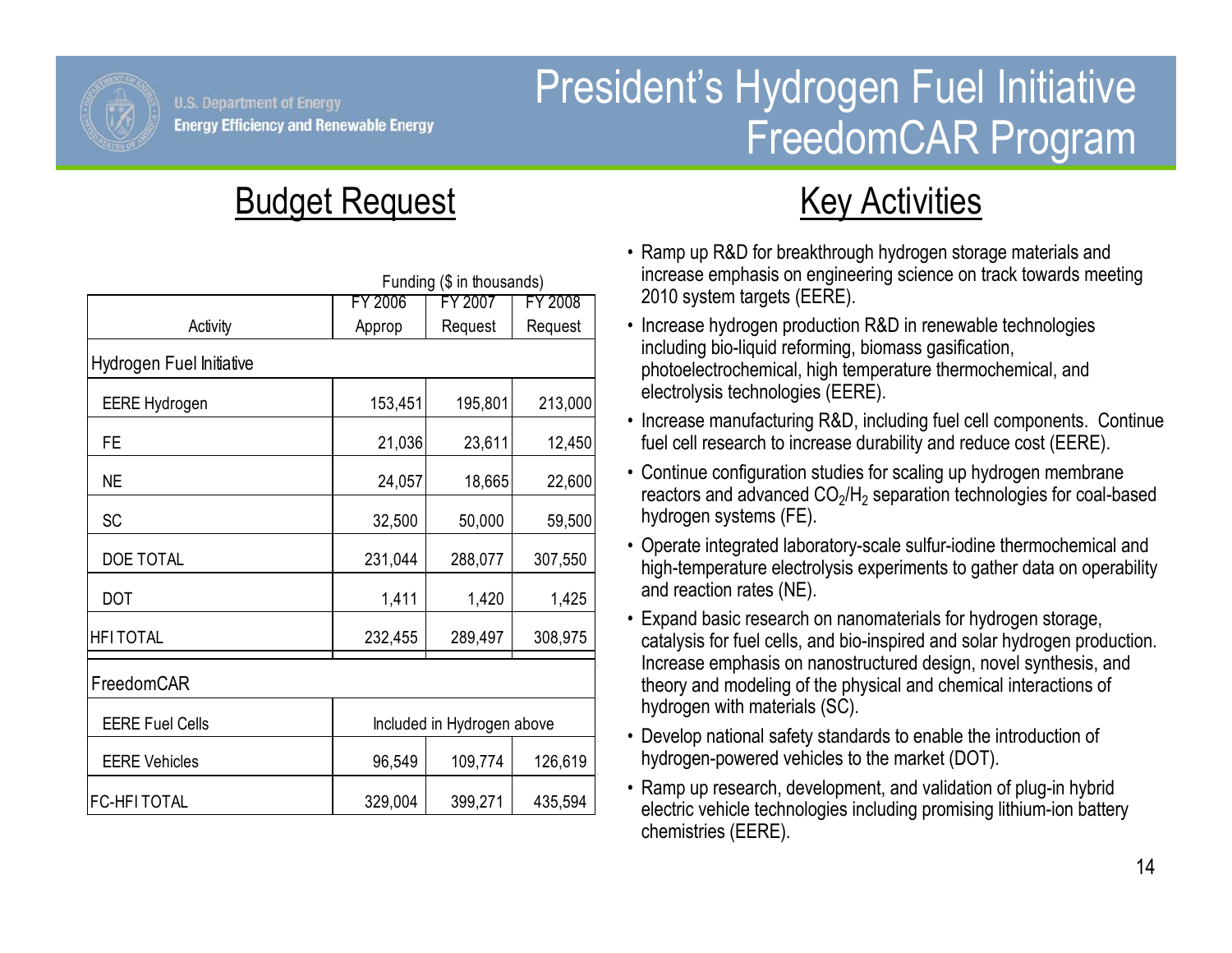

## Solar Energy

Program Focus: Accelerate the widespread commercialization of clean solar energy technologies for utility and distributed generation to change the way we power our homes, businesses, and automobiles.

### Budget Request

|                                            | Funding (\$ in thousands) |                    |                    |
|--------------------------------------------|---------------------------|--------------------|--------------------|
| Activity                                   | FY 2006<br>Approp.        | FY 2007<br>Request | FY 2008<br>Request |
| Photovoltaic Energy Systems                | 58,802                    | 139,472            | 137,304            |
| <b>Concentrating Solar Power</b>           | 7,284                     | 8,900              | 9,000              |
| Solar Heating and Lighting                 | 1,449                     |                    | 2,000              |
| <b>Congressionally Directed Activities</b> | 14,256                    |                    |                    |
| <b>TOTAL</b>                               | 81,791                    | 148,372            | 148,304            |

- • Technology Pathway Partnerships – fund Solar America Initiative (SAI) contracts designed to achieve solar cost competitiveness by 2015 through public-private partnerships with industry, universities, laboratories, and state groups.
- • Market Transformation Activities – fund SAI contracts to minimize market barriers and seize market expansion opportunities.
- $\bullet$  Advanced PV R&D – develop PV technologies with the potential for dramatic cost reductions beyond 2015 with performance and reliability improvements.
- Concentrating Solar Power R&D expand research on thermal storage, provide technical support to industry projects, and develop next-generation concentrators, solar engines, and receivers.
- • Zero Energy Homes – establish Solar Heating & Lighting R&D activities that support achieving zero energy homes.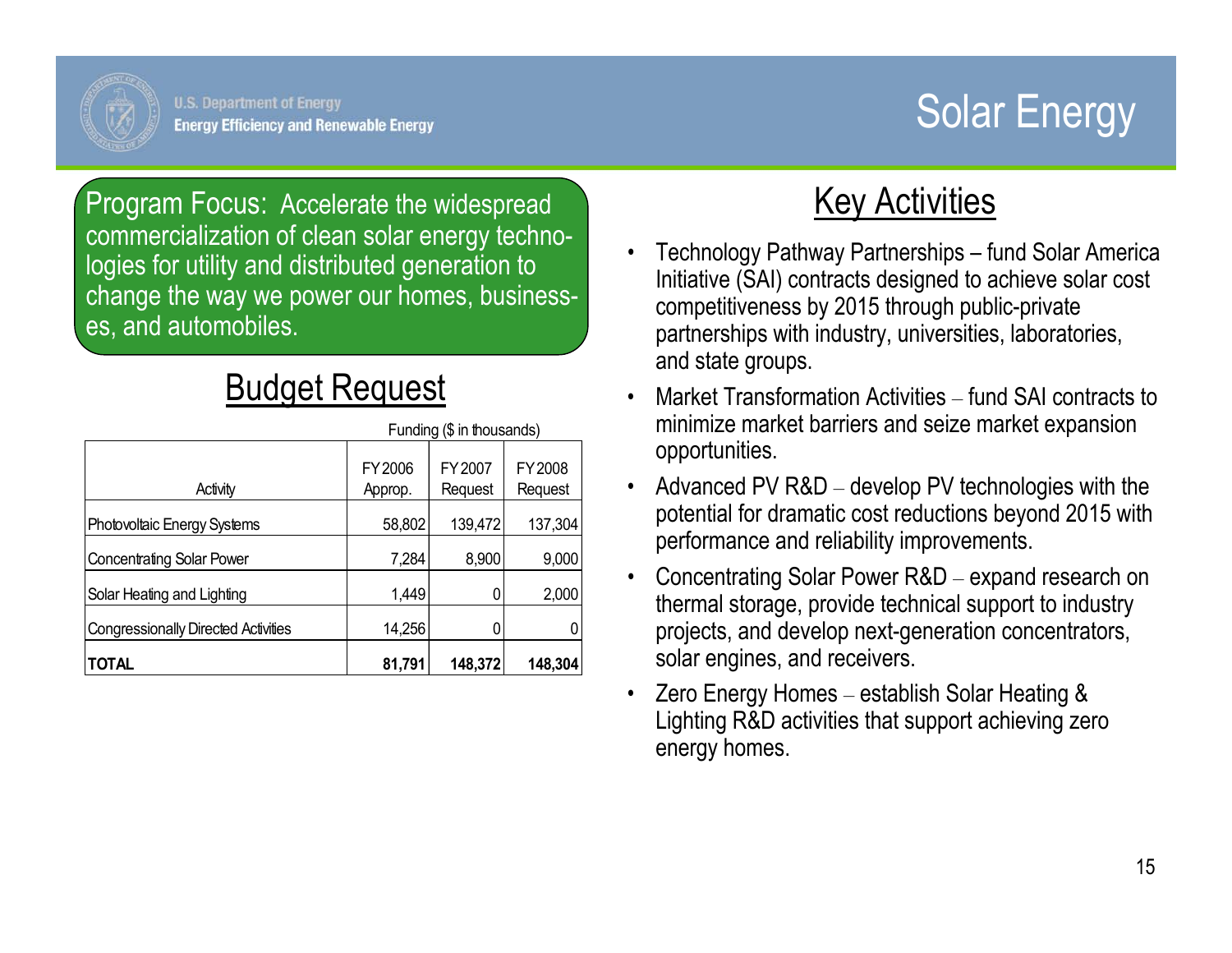# Wind Energy

Program Focus: Accelerate U.S. wind energy use by improving technology performance and reliability and overcoming market acceptance and electric power system integration barriers.

#### Budget Request

|                                            | Funding (\$ in thousands) |         |         |
|--------------------------------------------|---------------------------|---------|---------|
|                                            | FY2006                    | FY 2007 | FY 2008 |
| Activity                                   | Approp.                   | Request | Request |
| <b>Technology Viability</b>                | 17,829                    | 35,905  | 27,200  |
| <b>Technology Application</b>              | 7,634                     | 7,914   | 12,869  |
| <b>Congressionally Directed Activities</b> | 12,870                    |         |         |
| <b>TOTAL</b>                               | 38,333                    | 43,819  | 40,069  |

- • Work with the Office of Electricity Delivery and Energy Reliability on several studies aimed at expanding electricity transmission between remote wind resources and urban areas.
- • Collaborate with NREL and external sponsors to initiate design and construction of a 70 meter wind turbine blade test facility.
- • Establish a Federal interagency siting group to minimize regulatory delays on wind projects.
- $\bullet$  Initiate an independent testing program through NREL to certify small wind turbines.
- • Support SNL in forming wind turbine user groups to exchange maintenance and operation data capable of developing equipment reliability models.
- • Facilitate the installation of more than 100 MW of wind in at least 25 States, up from 20 in 2007.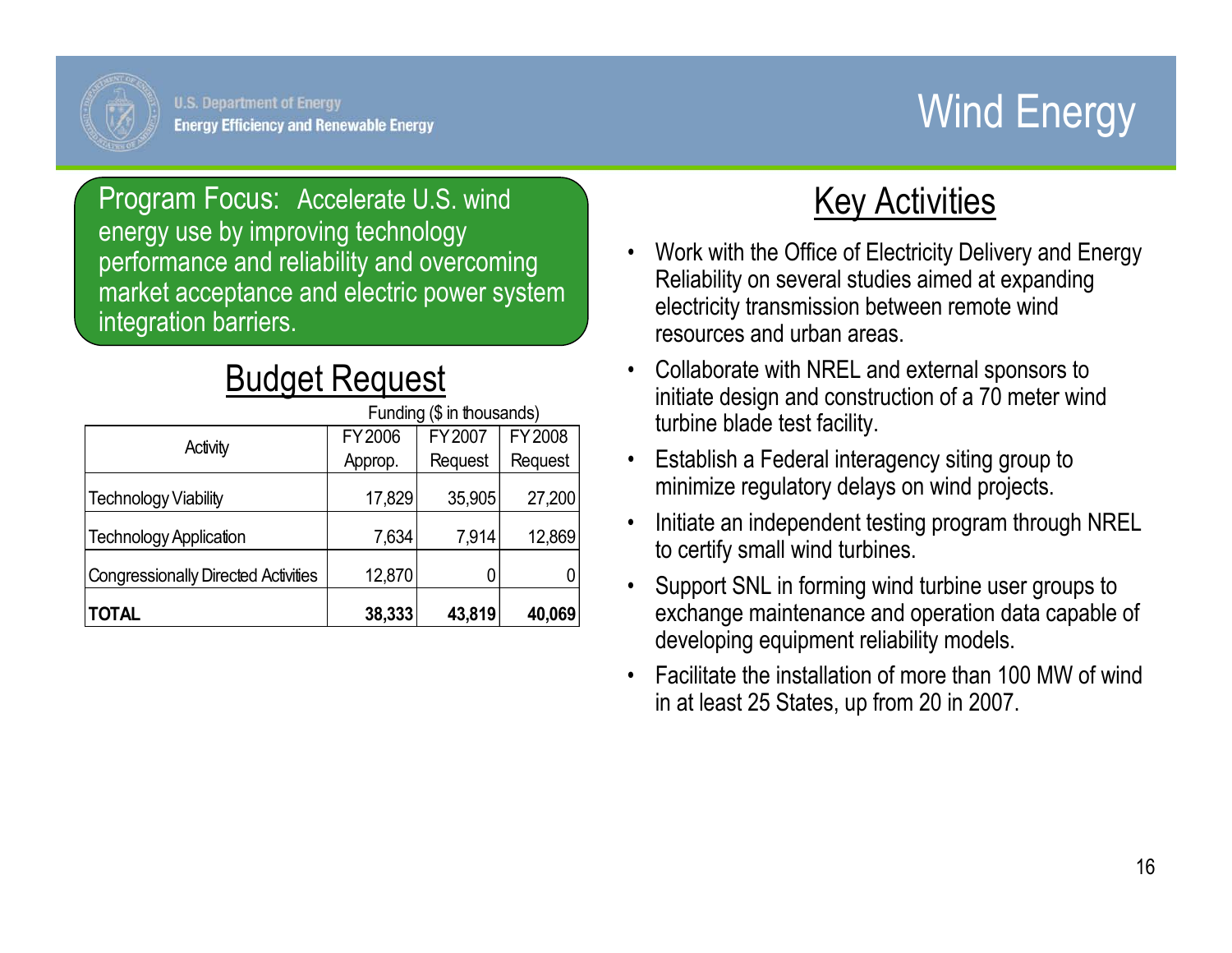# Building Technologies

Program Focus: Develop and deploy technologies, tools, and standards for making residential and commercial buildings and appliances more energy-efficient, affordable, and better performing.

#### Budget Request

|                                                      | Funding (\$ in thousands) |         |         |
|------------------------------------------------------|---------------------------|---------|---------|
| Activity                                             | FY 2006                   | FY 2007 | FY 2008 |
|                                                      | Approp.                   | Request | Request |
| Residential Buildings Integration                    | 14,858                    | 19,700  | 19,700  |
| Commercial Buildings Integration                     | 3,069                     | 4,699   | 7,000   |
| <b>Emerging Technologies</b>                         | 32,289                    | 32,756  | 32,756  |
| <b>Technology Validation and Market Introduction</b> | 0                         | 8,249   | 13,361  |
| <b>Equipment Standards and Analysis</b>              | 10,153                    | 11,925  | 13,639  |
| Oil Heat Research for Residential Buildings          | 990                       | C       |         |
| Technical/Program Management Support                 | 1,485                     | 0       |         |
| <b>Congressionally Directed Activities</b>           | 5,346                     |         |         |
| TOTAL                                                | 68,190                    | 77,329  | 86,456  |

- • Double the efficiency of fluorescent lighting technology by advancing organic and inorganic light emitting diodes (LEDs) with a focus on applied research that enables the industrial base to manufacture LEDs.
- • Integrate renewable energy systems into highly efficient building designs and operations, the focus of which is design packages that enable residential buildings to use 40-50% less energy than current practice.
- • Develop highly insulating and dynamic window technologies, and integrated attic-roof systems needed to achieve long term zero energy building goals.
- • Clear the backlog of equipment standards and test procedures, and meet the statutory schedule for rulemakings for newly covered EPACT 2005 products.
- • Accelerate widespread adoption of efficient building technologies through expanded EnergyStar ratings for emerging technologies, promotion of advanced building efficiency codes, and public-private partnerships to advance efficient schools, hospitals, commercial lighting and home building.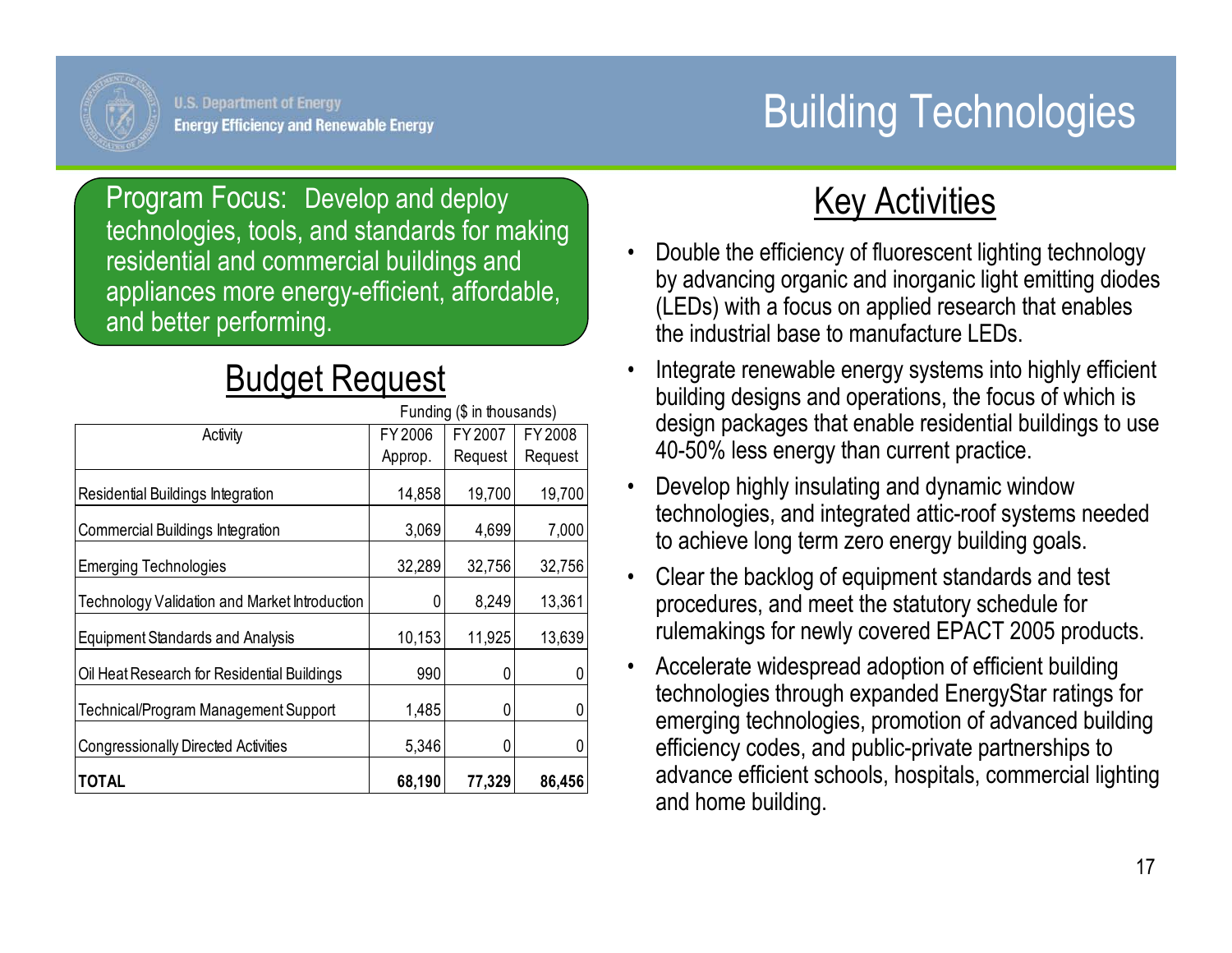

Program Focus: Reduce the energy intensity of the U.S. industrial sector through a coordinated program of research and development, validation, and dissemination of energy efficiency technologies and operating practices.

#### Budget Request

|                                            | Funding (\$ in thousands) |                    |                    |
|--------------------------------------------|---------------------------|--------------------|--------------------|
| Activity                                   | FY 2006<br>Approp.        | FY 2007<br>Request | FY 2008<br>Request |
| Industries of the Future (Specific)        | 20,708                    | 17,001             | 9,254              |
| Industries of the Future (Crosscutting)    | 27,928                    | 28,562             | 36,744             |
| Technical/Program Management Support       | 3,755                     |                    |                    |
| <b>Congressionally Directed Activities</b> | 3,465                     |                    |                    |
| <b>TOTAL</b>                               | 55,856                    | 45,563             | 45,998             |

- Continue "Save Energy Now" industrial energy saving assessments through the Best Practices' activity to identify cost-effective energy savings as part of the Secretary of Energy's "Easy Ways to Save Energy" campaign.
- Begin investment in transformational R&D activities in essential focus areas that cut across industries to dramatically lower energy consumption compared to conventional processes.
- Accelerate development and commercialization of ultrananocrystalline coating applications that will provide ultra-hard and low-friction surfaces across energyintensive industries to reduce cost and improve reliability of critical process equipment.
- Accelerate development of a revolutionary electric-based technology for the aluminum melting process with potential to reduce energy use by one-half, while reducing emissions by more than 80%.
- Contribute to the Administration's goal of training more engineers and scientists in the energy field through the Industrial Technologies Program effort of Industrial Assessment Centers (IAC).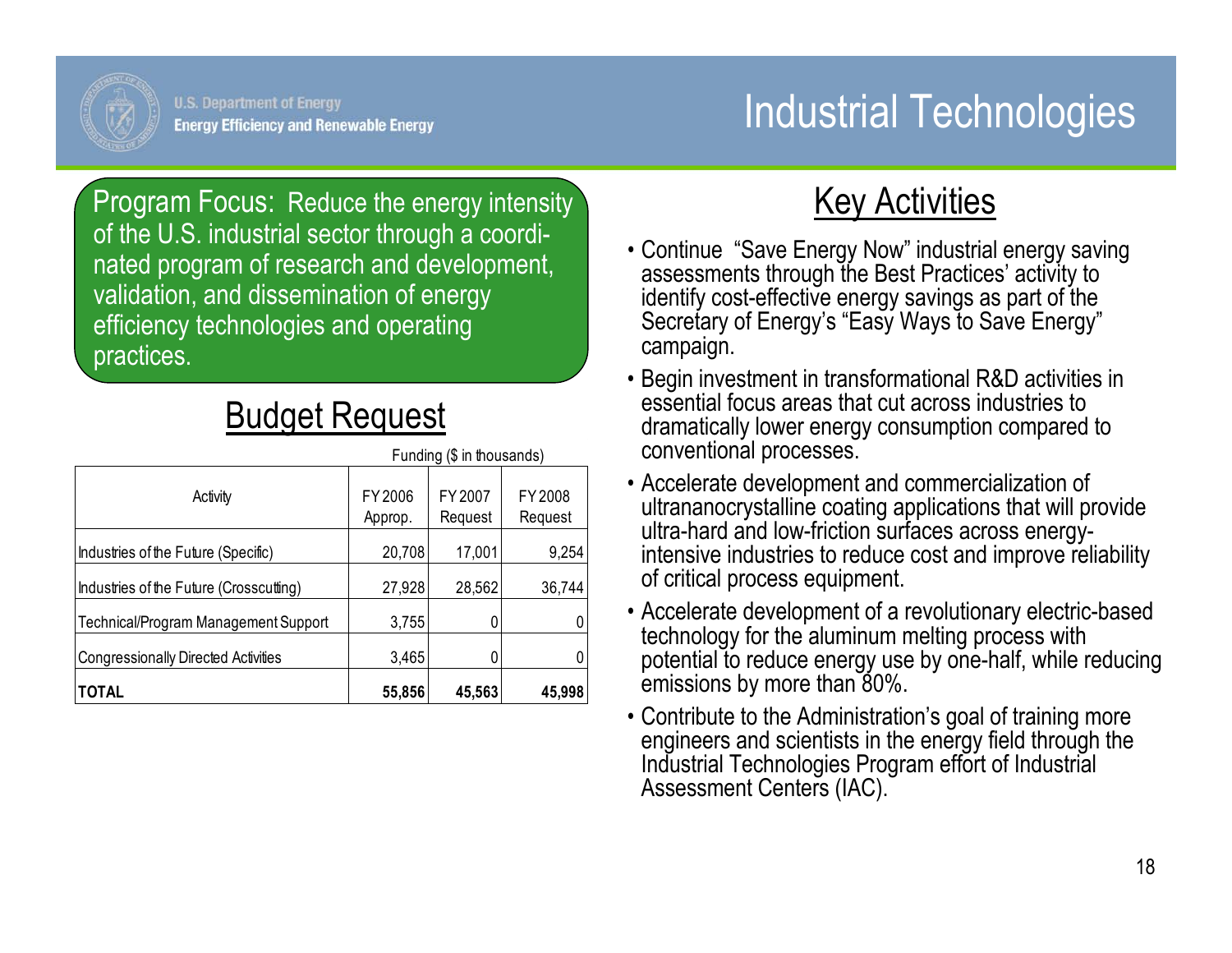

### Weatherization and Intergovernmental Activities

Program Focus: Accelerate the market penetration of energy efficiency and renewable energy technologies and practices for state and local governments, weatherization agencies, Native American Tribal governments, and international partners.

### Budget Request

|                                          | Funding (\$ in thousands) |         |         |
|------------------------------------------|---------------------------|---------|---------|
| Activity                                 | FY 2006                   | FY 2007 | FY 2008 |
|                                          | Approp.                   | Request | Request |
| Weatherization Assistance Program Grants | 242,550                   | 164,198 | 144,000 |
| State Energy Program Grants              | 35,640                    | 49,457  | 45,501  |
| <b>State Energy Activities</b>           | 495                       | Ŋ       |         |
| Gateway Deployment                       | 25,400                    |         |         |
| International Renewable Energy Program   | 3,871                     | 2,473   |         |
| <b>Tribal Energy Activities</b>          | 3,960                     | 3,957   | 2,957   |
| Renewable Energy Production Incentive    | 4,950                     | 4,946   | 4,946   |
| Asia Pacific Partnership                 | 0                         |         | 7,500   |
| <b>TOTAL</b>                             | 316,866                   | 225,031 | 204,904 |

- Weatherize 54,599 homes at an energy savings of 1.6 trillion Btus annually.
- Provide States with grants and technical assistance to improve energy emergency preparedness and implement projects saving 10 trillion Btus annually.
- Support Tribal clean energy projects working towards goal of 100MW of electricity generated by 2010.
- Provide incentive payments for over 250 million kWh of electricity generated from renewables.
- Facilitate deployment of clean energy technologies in the growing Asia-Pacific market.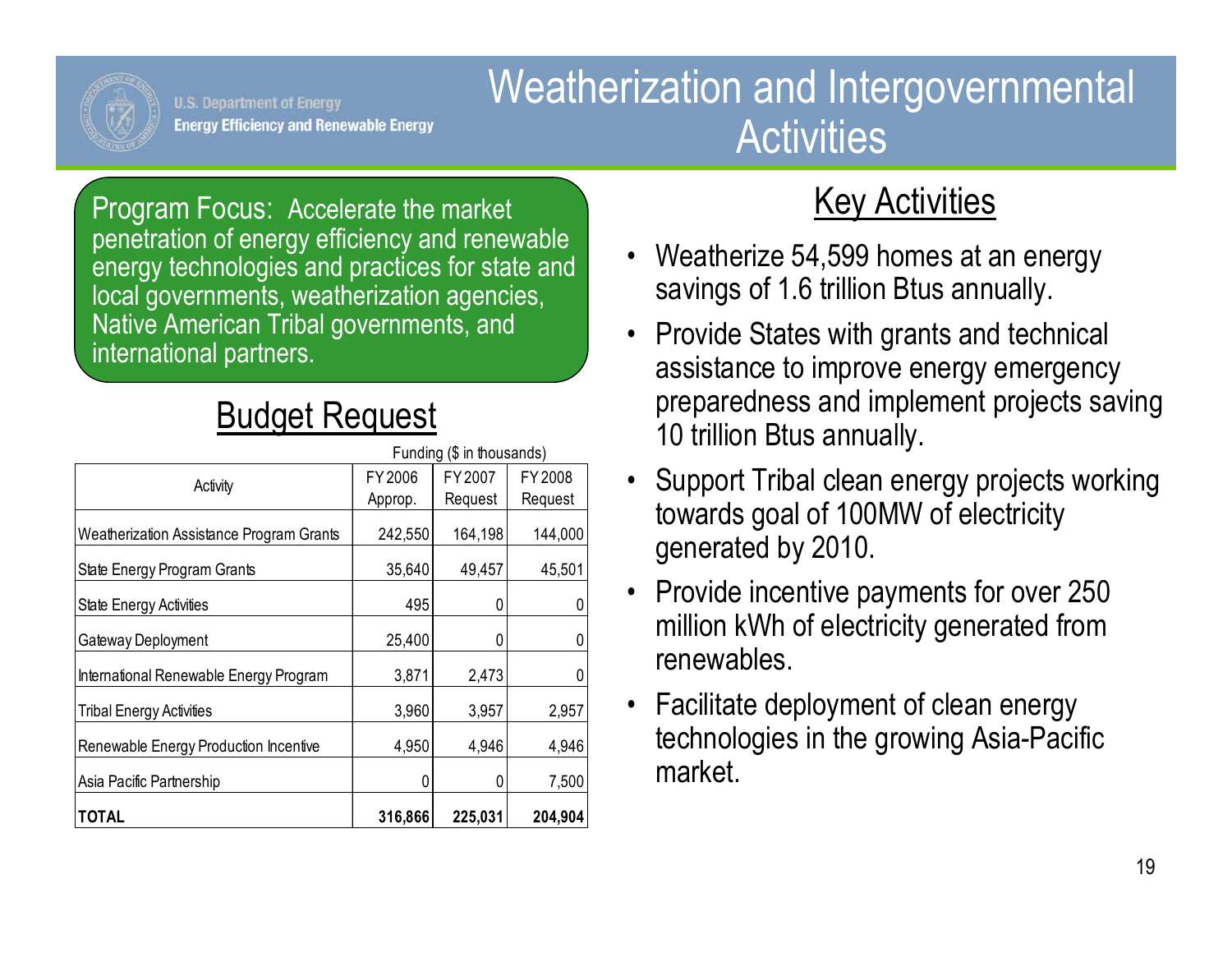

## Federal Energy Management Program

Program Focus: Reduce energy costs and environmental impacts of government by promoting energy efficiency, water conservation and renewable energy at Federal sites, including DOE.

#### Budget Request

|                                          | Funding (\$ in mousands) |                    |                    |
|------------------------------------------|--------------------------|--------------------|--------------------|
| Activity                                 | FY 2006<br>Approp.       | FY 2007<br>Request | FY 2008<br>Request |
| Project Financing                        | 6,759                    | 5,935              | 7,935              |
| <b>Technical Guidance and Assistance</b> | 7,642                    | 6,519              | 6,519              |
| Planning, Reporting and Evaluation       | 2,574                    | 2,473              | 2,337              |
| Departmental Energy Management Program   | 1,999                    | 1,979              |                    |
| <b>TOTAL</b>                             | 18,974                   | 16,906             | 16,791             |

Funding (\$ in thousands)

- • Achieve between \$110 and \$160 million in private sector investment through Super ESPCs and/or UESCs, which will result in about 15 trillion Btus in energy saved over the lifecycle of the projects.
- • Provide technical and design assistance at Federal facilities which will result in about 5 trillion Btus in lifecycle energy saved.
- • Train Federal energy attendees in energy management best practices.
- • Report and track alternative fuel use in Federal vehicle fleets.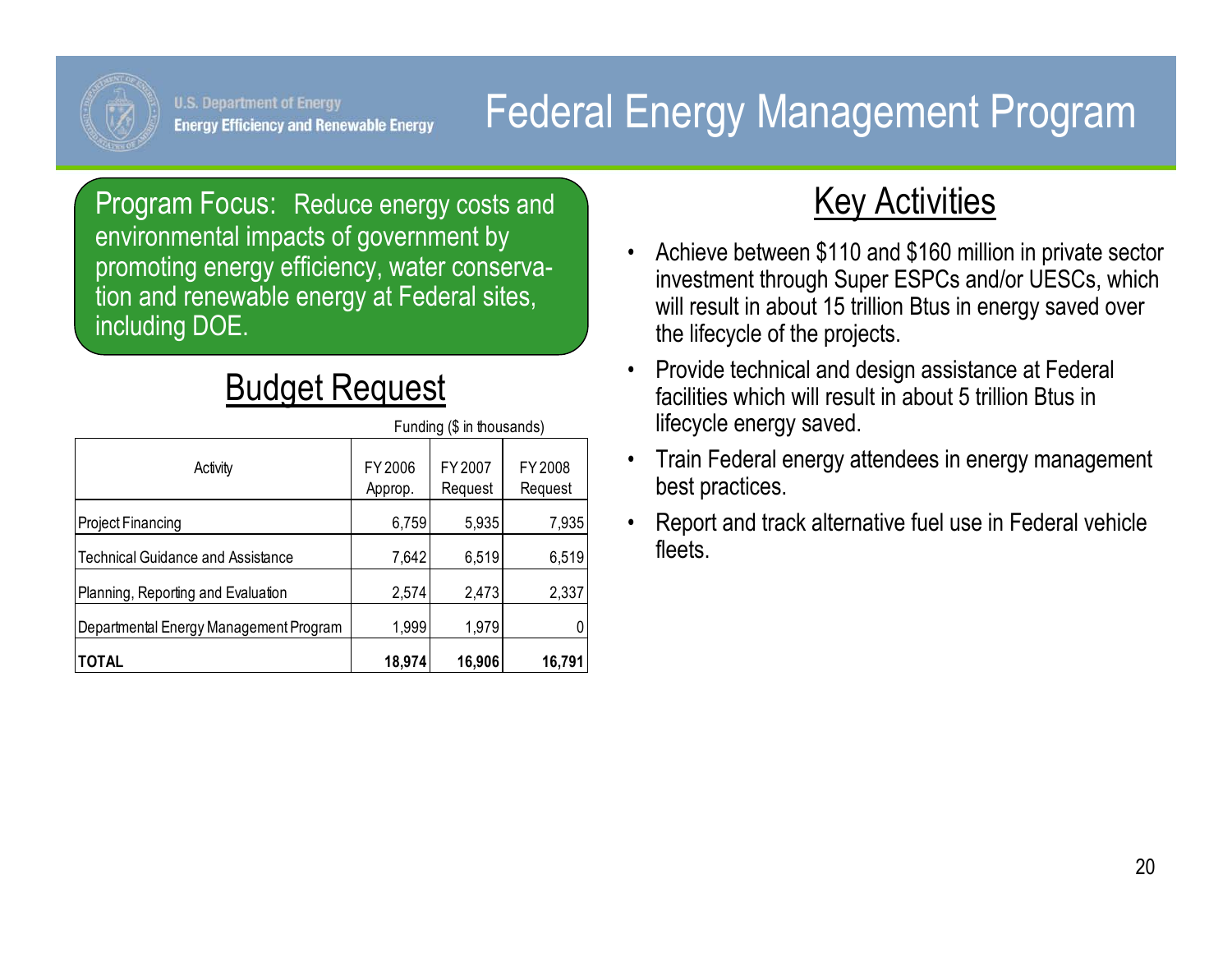

# Geothermal Technology

Program Focus: Increase the domestic geothermal resource base and reduce the cost of heat and power through advanced technologies.

#### Budget Request

|                                                      | Funding (\$ in thousands) |         |         |
|------------------------------------------------------|---------------------------|---------|---------|
| Activity                                             | FY 2006                   | FY 2007 | FY 2008 |
|                                                      | Approp.                   | Request | Request |
| Technology Development                               | 14,860                    |         |         |
| <b>Technology Application</b>                        | 4,190                     |         |         |
| <b>Congressionally Directed</b><br><b>Activities</b> | 3,712                     |         |         |
| <b>TOTAL</b>                                         | 22,762                    |         |         |

#### **Key Activities**

• Complete final closeout of Geothermal Technologies program.